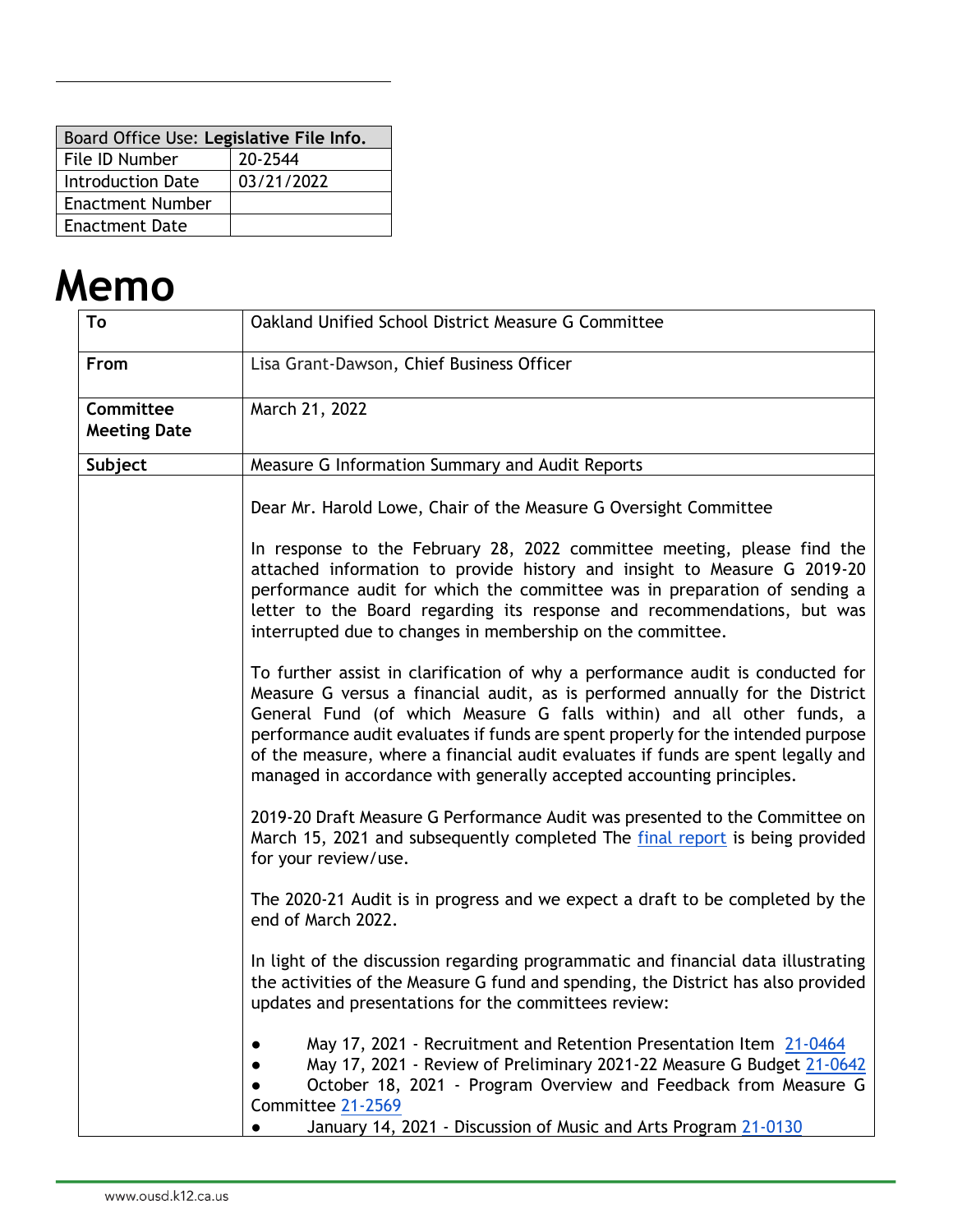| Board Office Use: Legislative File Info. |  |  |  |
|------------------------------------------|--|--|--|
|                                          |  |  |  |
| 03/21/2022                               |  |  |  |
|                                          |  |  |  |
| Enactment Date                           |  |  |  |
|                                          |  |  |  |

|                    | December 17, 2020 - Response to February 2018 Letter from the Measure<br>G Committee and October 2020 email about the use of Measure G funds for<br>Libraries. 20-2305 |  |  |  |
|--------------------|------------------------------------------------------------------------------------------------------------------------------------------------------------------------|--|--|--|
|                    | I hope this assists the committee in determining its next steps and continued<br>progress with its new members and officers properly seated.                           |  |  |  |
|                    |                                                                                                                                                                        |  |  |  |
| <b>Attachments</b> | $\circ$<br>2019-20 Final OUSD Measure G Performance Audit                                                                                                              |  |  |  |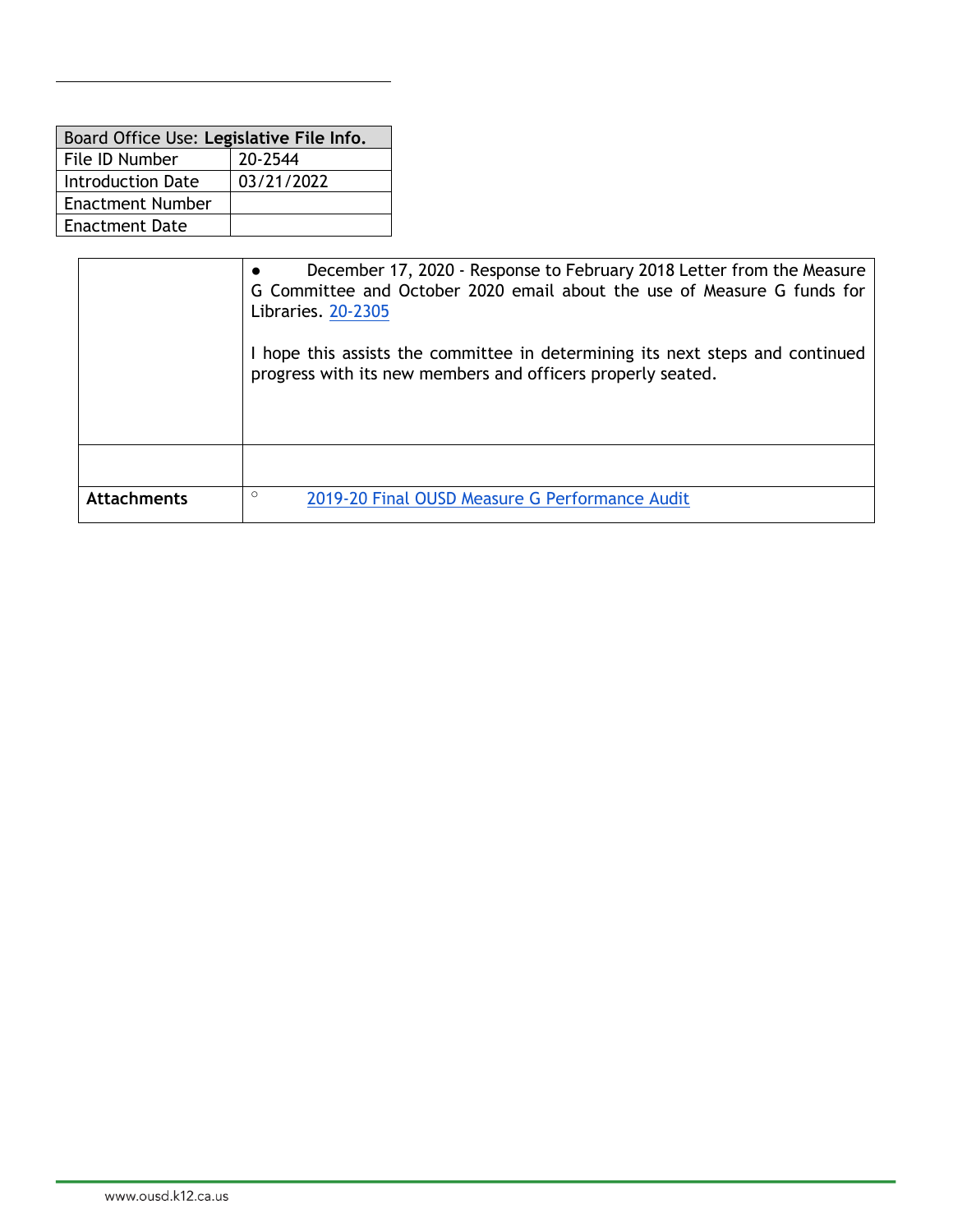Independent Auditor's Report on Compliance and Supplementary Schedules Measure G Parcel Tax June 30, 2020 Oakland Unified School District

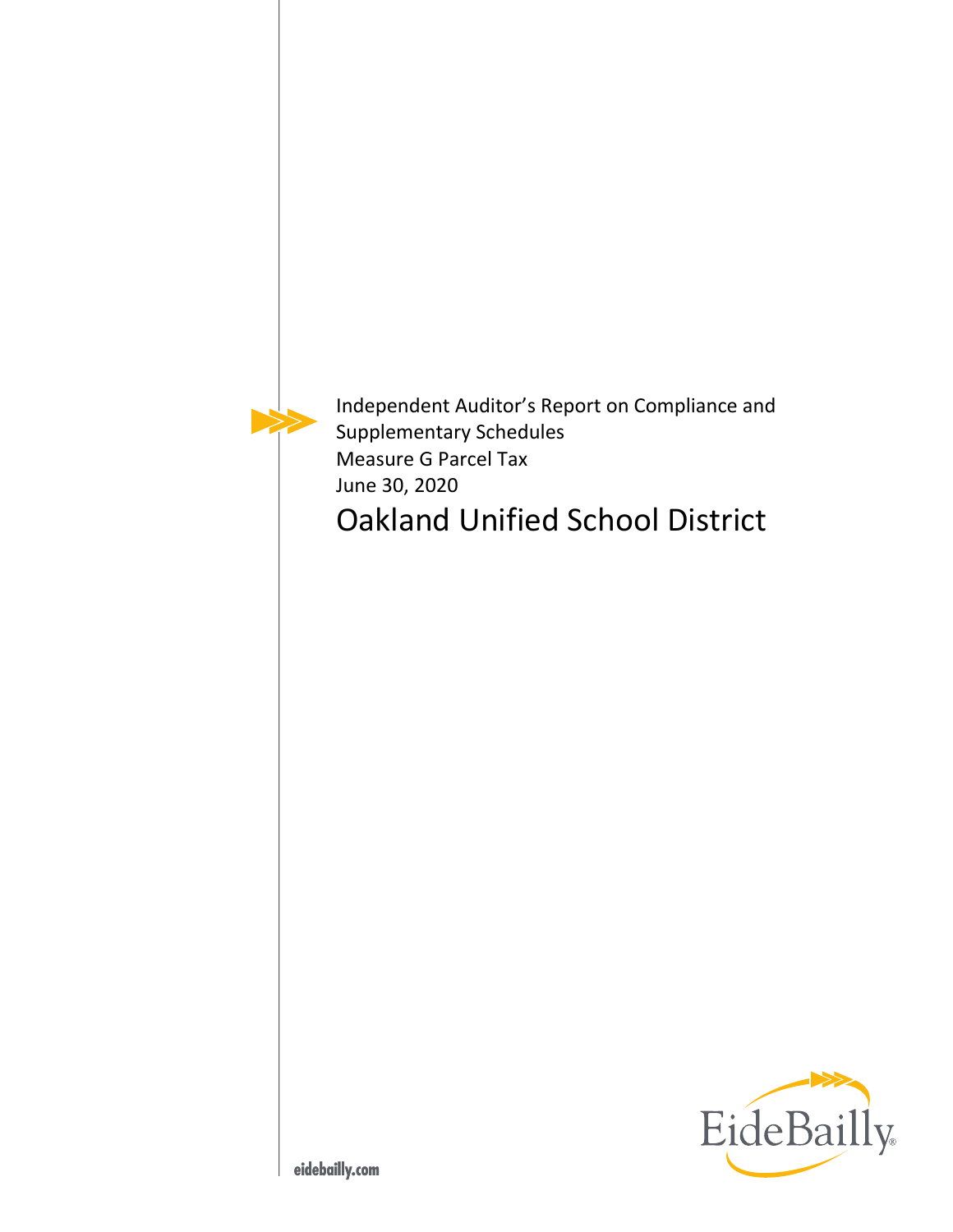| <b>APPENDIX I</b>   |  |
|---------------------|--|
|                     |  |
| <b>APPENDIX II</b>  |  |
|                     |  |
| <b>APPENDIX III</b> |  |
|                     |  |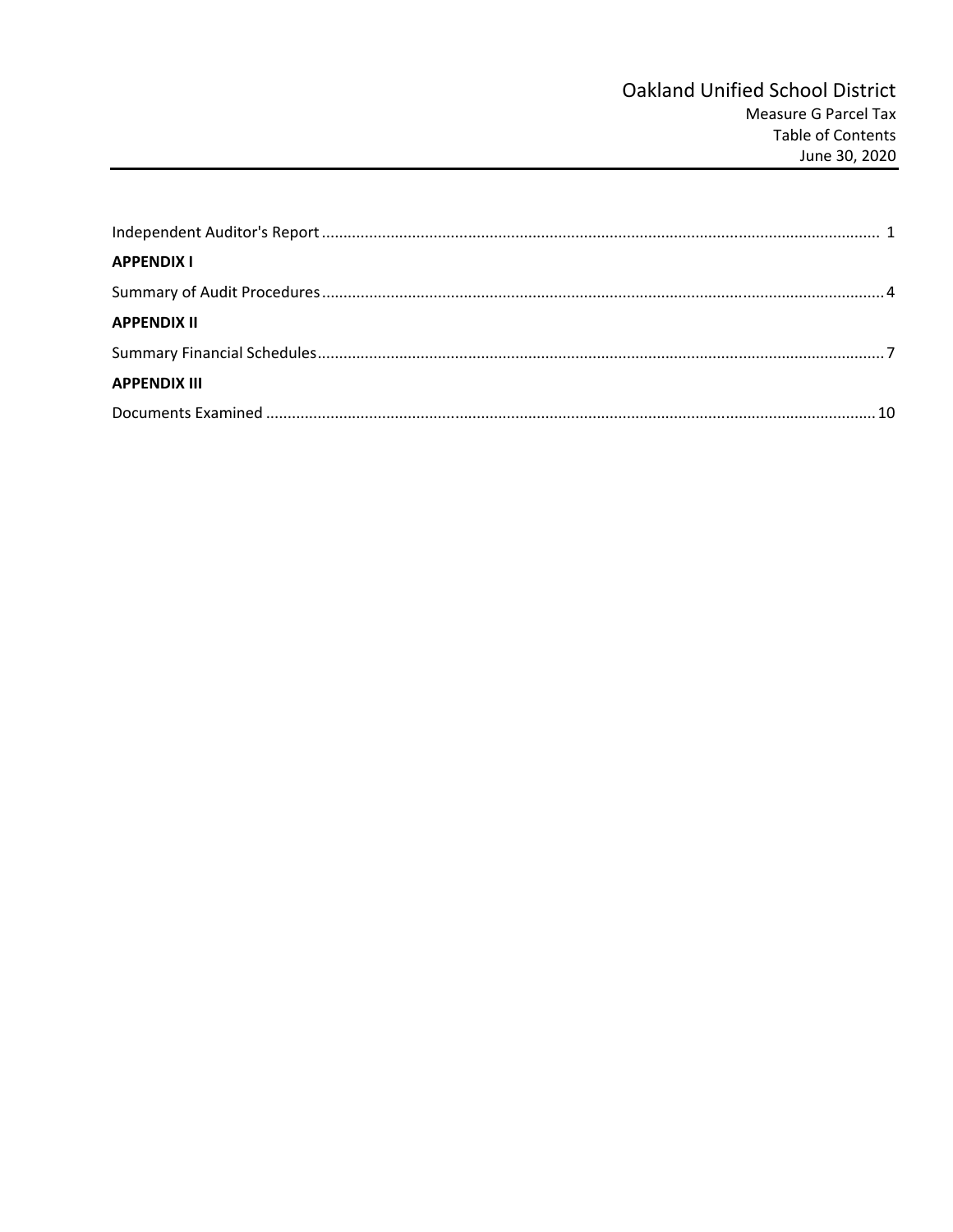

**CPAs & BUSINESS ADVISORS** 

#### **Independent Auditor's Report**

Board of Education and Measure G Citizens' Oversight Committee Oakland Unified School District Oakland, California

#### **Report on Compliance**

We have audited Oakland Unified School District's compliance with the requirements described in the August 27, 2008 Measure G for the year ended June 30, 2020.

#### **Management's Responsibility**

Compliance with the requirements referred to above is the responsibility of Oakland Unified School District's management.

#### **Auditor's Responsibilit***y*

Our responsibility is to express an opinion on Oakland Unified School District's compliance based on our audit.

We conducted our audit of compliance in accordance with auditing standards generally accepted in the United States of America, and the standards applicable to financial audits contained in *Government Auditing Standards* issued by the Comptroller General of the United States. Those standards require that we plan and perform the audit to obtain reasonable assurance about whether Oakland Unified School District has complied with the compliance requirements as specified in the August 27, 2008 Measure G. An audit includes examining, on a test basis, evidence about Oakland Unified School District's compliance with those requirements and performing such other procedures, as we considered necessary in the circumstances.

We believe that our audit provides a reasonable basis for our qualified opinion. Our audit does not provide a legal determination of Oakland Unified School District's compliance with those requirements.

## **Basis for Qualified Opinion on Compliance with Measure G**

As described in the Appendix I, Summary of Audit Procedures as Item 2, we were unable to obtain sufficient and appropriate audit evidence supporting the compliance of the Oakland Unified School District with the requirements of Measure G. Consequently, we were unable to determine whether Oakland Unified School District complied with those requirements applicable to Measure G.

#### **Qualified Opinion Compliance with Measure G**

In our opinion, except for the possible effects of the matter described in the Basis for Qualified Opinion paragraph Oakland Unified School District complied, in all material respects, with the compliance requirements referred to above that are applicable to the August 27, 2008 Measure G for the year ended June 30, 2020.

**What inspires you, inspires us. | eidebailly.com**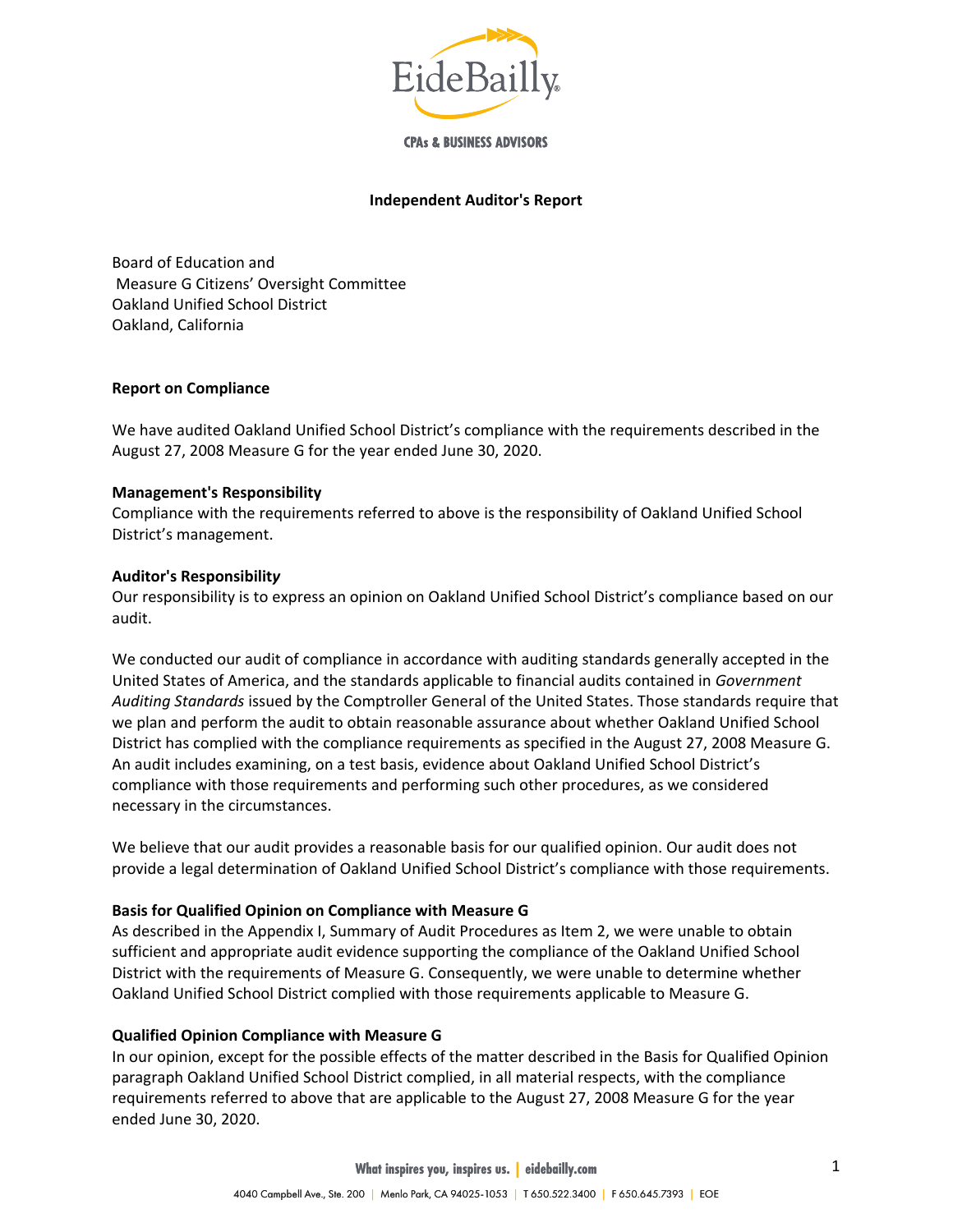#### **Internal Control Over Compliance**

Management of Oakland Unified School District is responsible for establishing and maintaining effective internal control over compliance with the compliance requirements referred to above. In planning and performing our audit, we considered Oakland Unified School District's internal control over compliance to determine the auditing procedures for the purpose of expressing our opinion on compliance, but not for the purpose of expressing an opinion on the effectiveness of internal control over compliance. Accordingly, we do not express an opinion on the effectiveness of District's internal control over compliance.

A *deficiency in internal control over compliance* exists when the design or operation of a control does not allow management or employees, in the normal course of performing their assigned functions, to prevent, or detect and correct, noncompliance on a timely basis. A *material weakness in internal control over compliance* is a deficiency, or combination of deficiencies in internal control over compliance, such that there is a reasonable possibility that material noncompliance with a compliance requirement will not be prevented, or detected and corrected, on a timely basis.

Our consideration of internal control over compliance was for the limited purpose described in the first paragraph of this section and was not designed to identify all deficiencies in internal control over compliance that might be material weaknesses and significant deficiencies and therefore, material weaknesses and significant deficiencies may exist that have not been identified. We identified a deficiency in internal control over compliance described in the Appendix I, Summary of Audit Procedures as Item 2, that we consider to be material weakness.

The purpose of this report on internal control over compliance is solely to describe the scope of our testing of internal control over compliance and the results of that testing. Accordingly, this report is not suitable for any other purpose.

Gide Sailly LLP

May 19, 2021 Menlo Park, California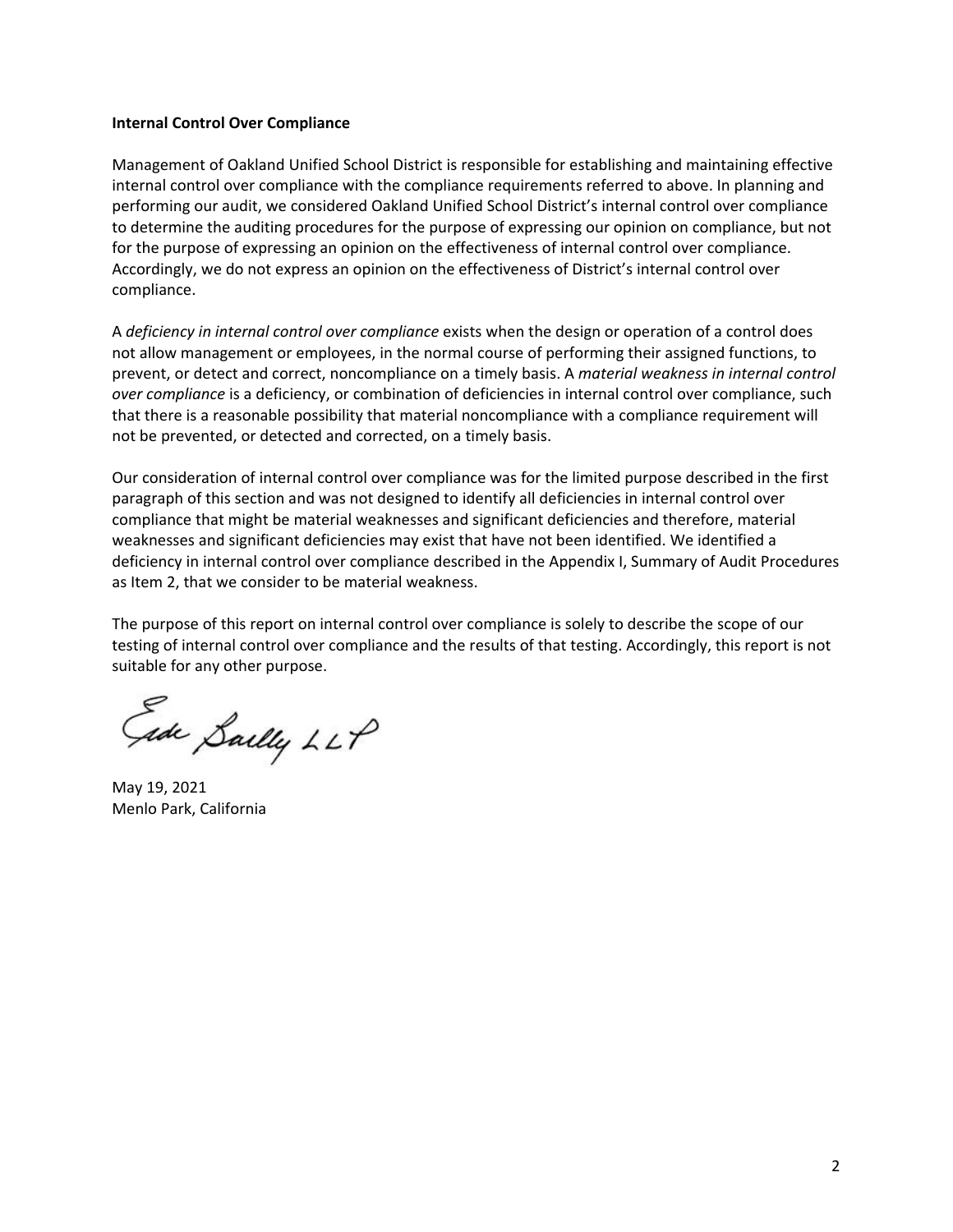Appendix I Summary of Audit Procedures Measure G Parcel Tax June 30, 2020 Oakland Unified School District

 $\blacktriangleright$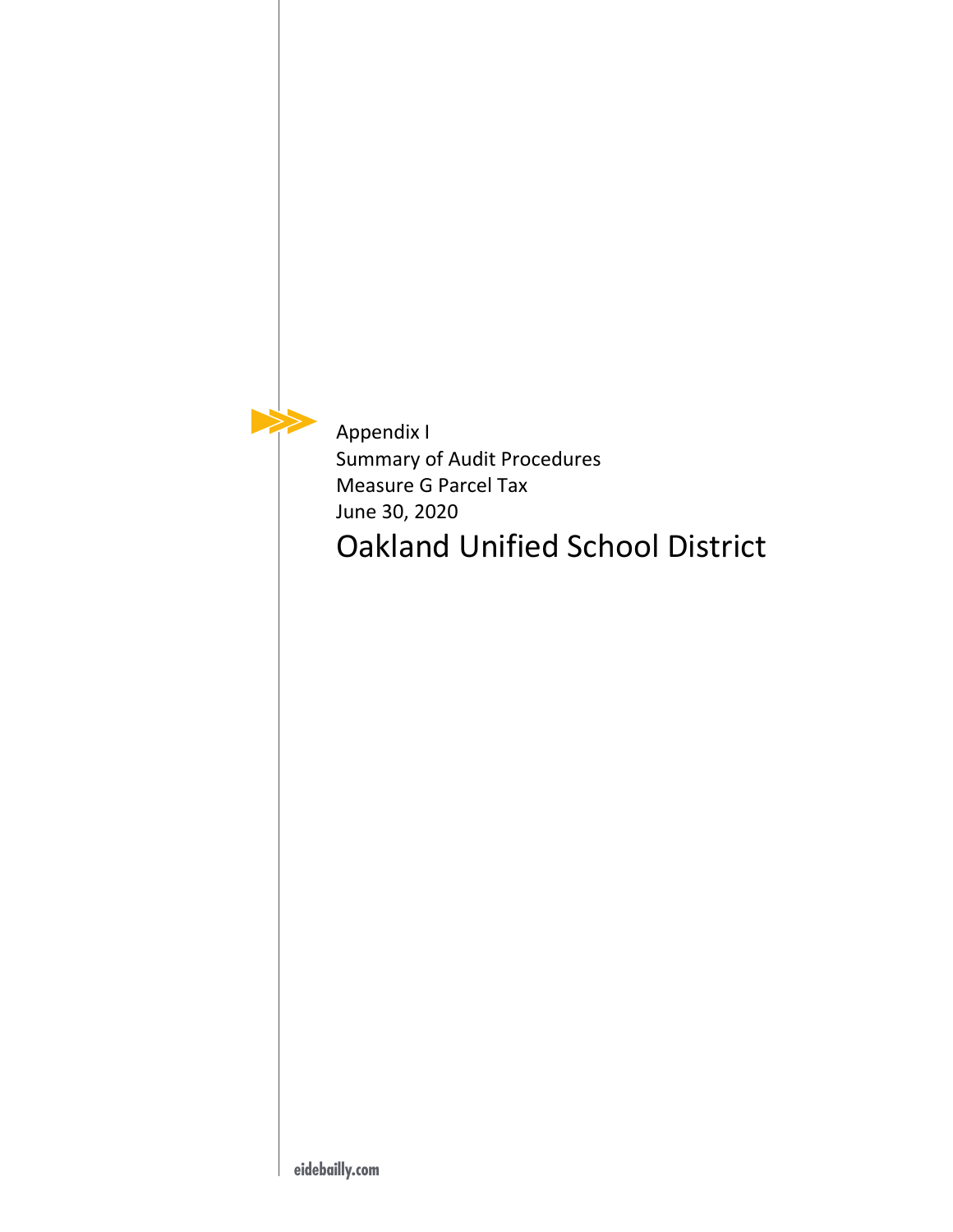The Measure G Parcel Tax, known and referred to as the "2008 Education Parcel Tax Measure" (Measure G) was authorized by an election of the registered voters of the District, held February 5, 2008. Measure G provides for a special tax of \$195 per taxable parcel in the City of Oakland. The tax rate is fixed at \$195 per parcel and provides for low‐income exemptions.

# **Goals of Measure G**

- Attract and retain highly qualified teachers.
- Maintain courses that help students qualify for college.
- Maintain up-to-date textbooks and instructional materials.
- Maintain small class sizes in Kindergarten through K-3.
- Maintain after-school academic programs.
- Maintain school library, music and arts programs.

#### **Objectives of Our Audit**

- Ensure proceeds and expenditures of the parcel tax are fully accounted in the books and records of the district.
- Ensure expenditures are in support of permissible uses as per the ballot language.

#### **Scope**

Expenditures funded by Measure G during the fiscal year 2019‐20.

## **Methodology and Findings**

The following describes the audit procedures and our related findings:

1. Obtain the itemized reports of parcel tax expenditures prepared by the District and agree to amounts to the general ledger.

Finding – No exceptions were identified from applying this procedure. The Measure G accounting records are complete and include all activity during the fiscal year. The summary financial schedules provided in Appendix II reconcile with the District's accounting records.

2. Review the nature of the expenditures, and review source documents as appropriate, to ensure they were within the permissible uses of the ballot language.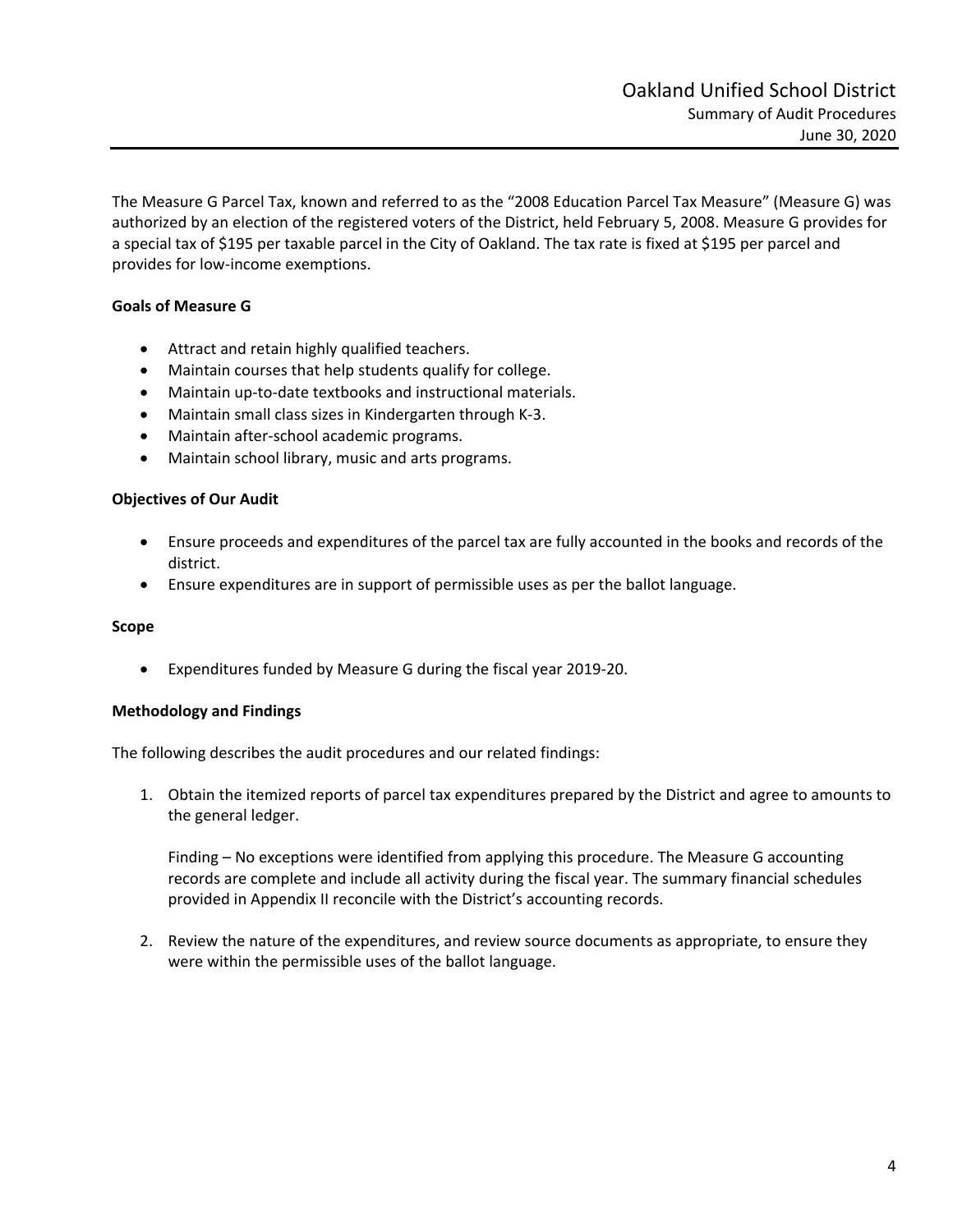Finding – We analytically reviewed the population of expenditure accounting records to search for transactions outside the scope allowable expenditures. Specific and random transactions were selected for additional audit analysis, which includes reviewing source documents such as invoices, contracts, purchase orders, or payroll records. Our audit sample is representative of the total amount of expenditures funded by Measure G during the year fiscal year. Subjected to additional audit analysis were 77 transactions totaling \$3.4 million and other examined transactions, as illustrated in the following table:

| <b>Examined transaction</b>     | Amount          | Count | Percentage<br>of Total<br>Expenditures |
|---------------------------------|-----------------|-------|----------------------------------------|
|                                 |                 |       |                                        |
| Payroll and related             | 2,792,992<br>S. | 44    | 21%                                    |
| Vendor and related              | 648,165         | 33    | 65%                                    |
|                                 |                 |       |                                        |
| Sub-total, sampled transactions | 3,441,157       | 77    |                                        |
| <b>Benefits</b>                 | 6,135,353       |       | 100%                                   |
| County collection fee           | 347,136         |       | 100%                                   |
|                                 |                 |       |                                        |
| Total, examined transactions    | 9,923,646       |       | 48%                                    |

The District did not supply documentation to support 14 transactions totaling \$905 thousand as illustrated in the following table:

| Deviations, Incomplete Documentation      | Amount                              | Count | Percentage<br>of Sampled<br>Expenditures |
|-------------------------------------------|-------------------------------------|-------|------------------------------------------|
| Payroll and related<br>Vendor and related | 904,991<br>$\overline{\phantom{a}}$ | 14    | 32%                                      |
| Total                                     | 904,991                             | 14    |                                          |

3. Examine supporting documentation to confirm the amount of Measure G Parcel Tax revenues received.

Finding – No exceptions were identified from applying this procedure. Current year revenues of \$20,727,416 are correctly recorded into the accounting records of Measure G.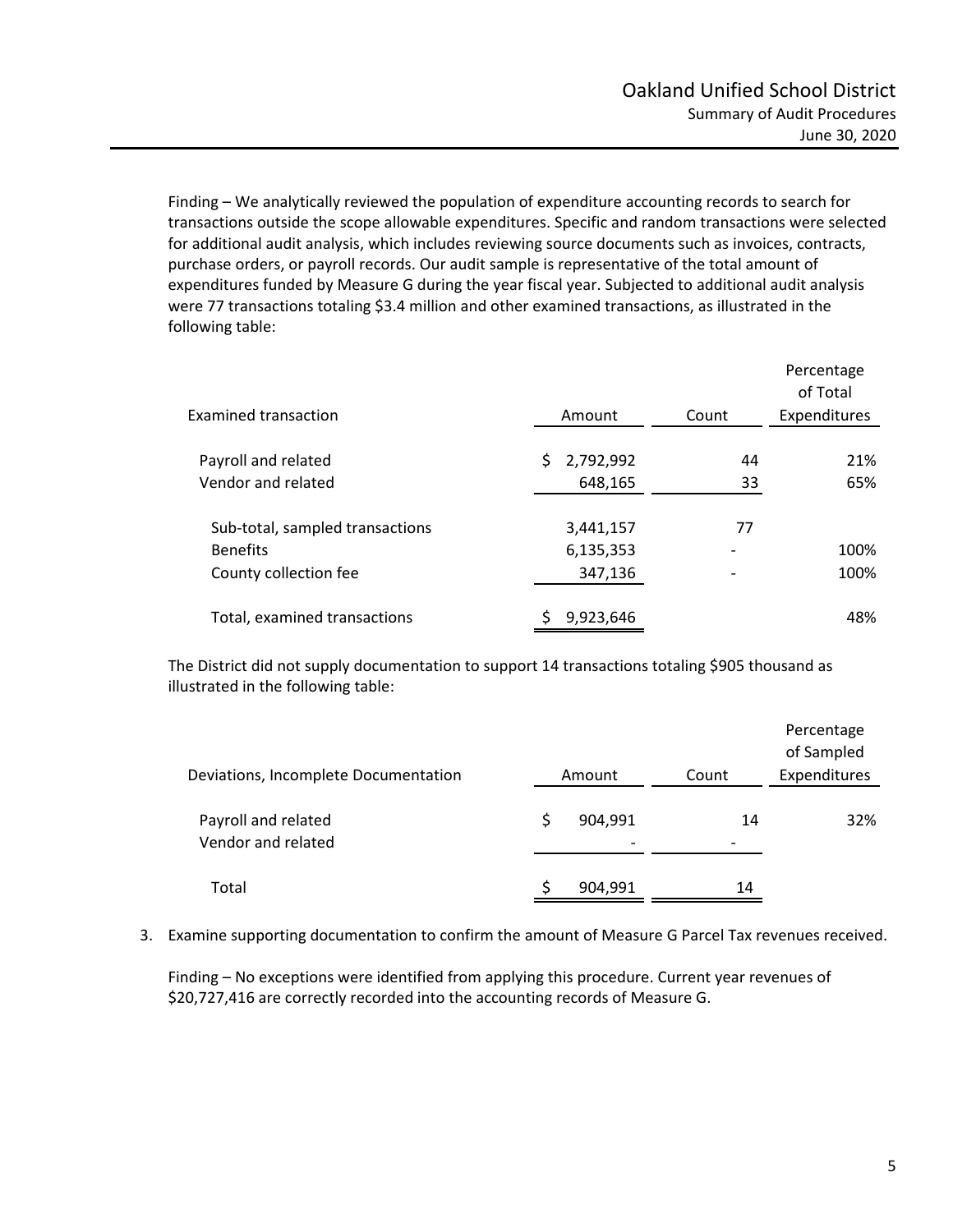Appendix II Summary Financial Schedules Measure G Parcel Tax June 30, 2020 Oakland Unified School District

 $\blacktriangleright$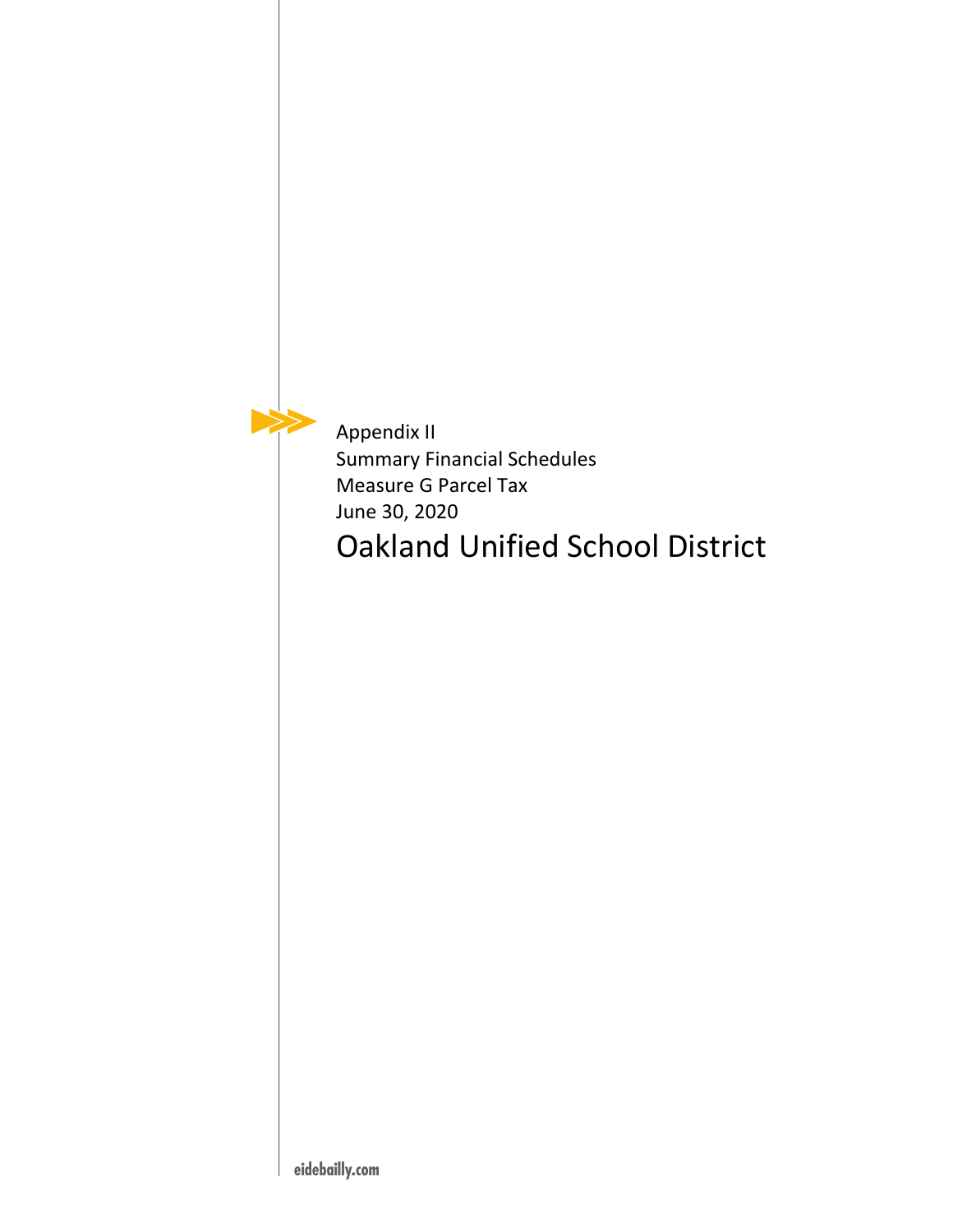# **Table 1, Schedule of Balance Sheet Accounts for the Year Ended June 30, 2020**

| Assets                                                                                          |               |
|-------------------------------------------------------------------------------------------------|---------------|
| Cash in County Treasury                                                                         | 127,359<br>S. |
| Total assets                                                                                    | 127,359<br>S. |
| Liabilities and Fund Balance<br>Accrued expenditures<br>Fund balance - restricted for Measure G | 127,359       |
| Total liabilities and fund balance                                                              | 127,359       |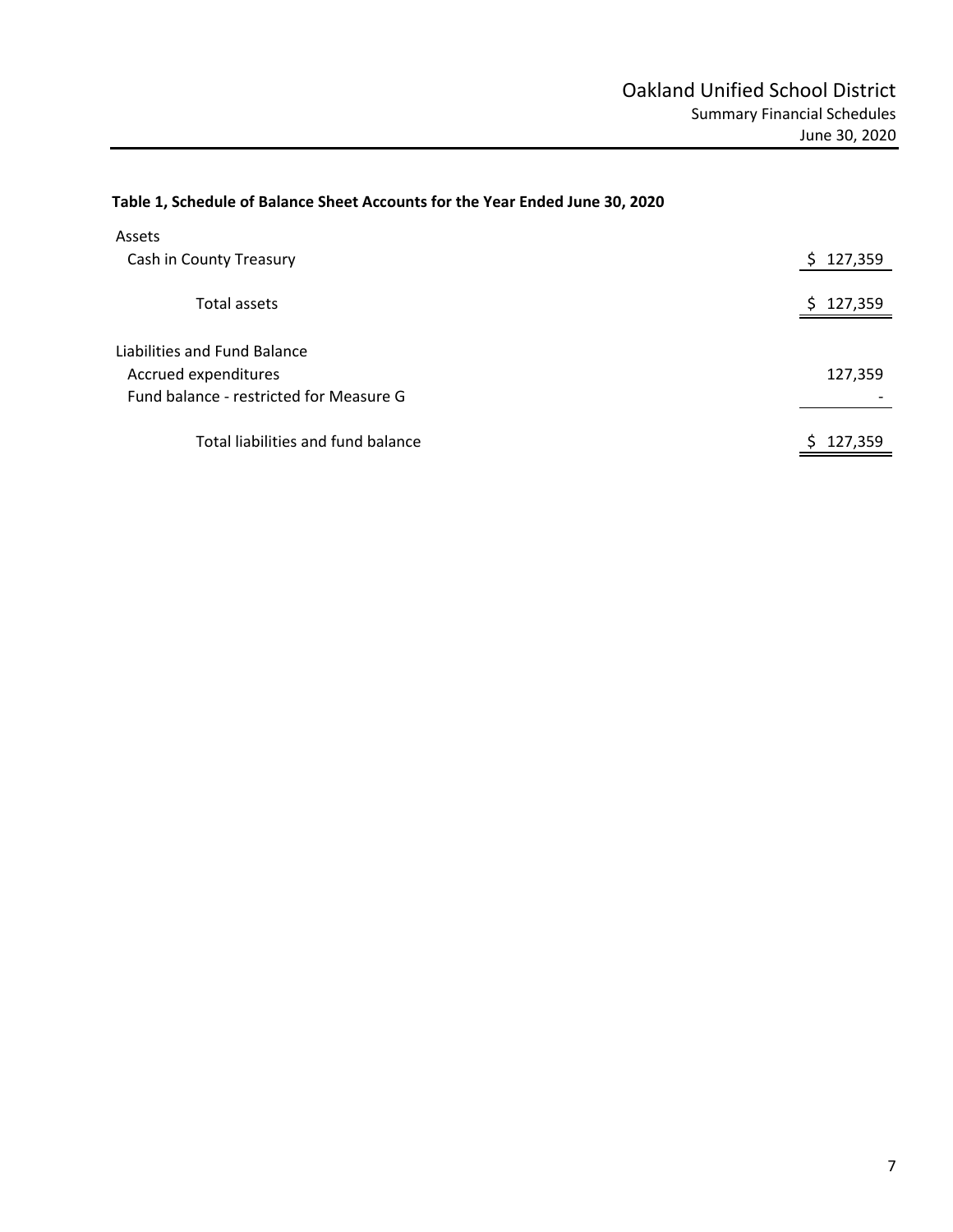# **Table 2, Schedule of Income Statement Accounts for the Year Ended June 30, 2020**

| Revenues     |                                                        |              |       |
|--------------|--------------------------------------------------------|--------------|-------|
|              | Measure G parcel tax collections                       | \$20,727,416 |       |
| Expenditures |                                                        |              |       |
| 1100         | <b>Certificated Teacher's Salaries</b>                 | 12,311,784   | 59.4% |
| 1200         | <b>Certificated Pupil Support Salaries</b>             | 47,637       | 0.2%  |
| 1300         | Certificated Supervisor's and Administrator's Salaries | 2,203        | 0.0%  |
| 2100         | <b>Classified Instructional Salaries</b>               | 2,451        | 0.0%  |
| 2200         | <b>Classified Support Salaries</b>                     | 333,093      | 1.6%  |
| 2300         | Classified Supervisor's and Administrator's Salaries   | 434,846      | 2.1%  |
| 2400         | Clerical, Technical and Office Staff Salaries          | 110,620      | 0.5%  |
| 3000         | <b>Employee Benefits</b>                               | 6,135,353    | 29.6% |
| 4000         | <b>Books and Supplies</b>                              | 501,404      | 2.4%  |
| 5100         | <b>Subagreements for Services</b>                      | 28,000       | 0.1%  |
| 5200         | <b>Travel and Conference</b>                           | 1,495        | 0.0%  |
| 5300         | Assemblies and workshops                               | 4,180        | 0.0%  |
| 5600         | Music instruments                                      | 17,621       | 0.1%  |
| 5700         | Noncapital improvements                                | 6,045        | 0.0%  |
| 5800         | <b>County Collection Fee</b>                           | 347,136      | 1.7%  |
| 5800         | <b>Professional/Consulting Services</b>                | 436,048      | 2.1%  |
|              | Total expenditures by object                           | \$20,719,916 |       |
|              | Change in fund balance                                 | 7,500        |       |
|              | Fund balance - beginning of year                       | (7,500)      |       |
|              | Fund balance - end of year                             | \$           |       |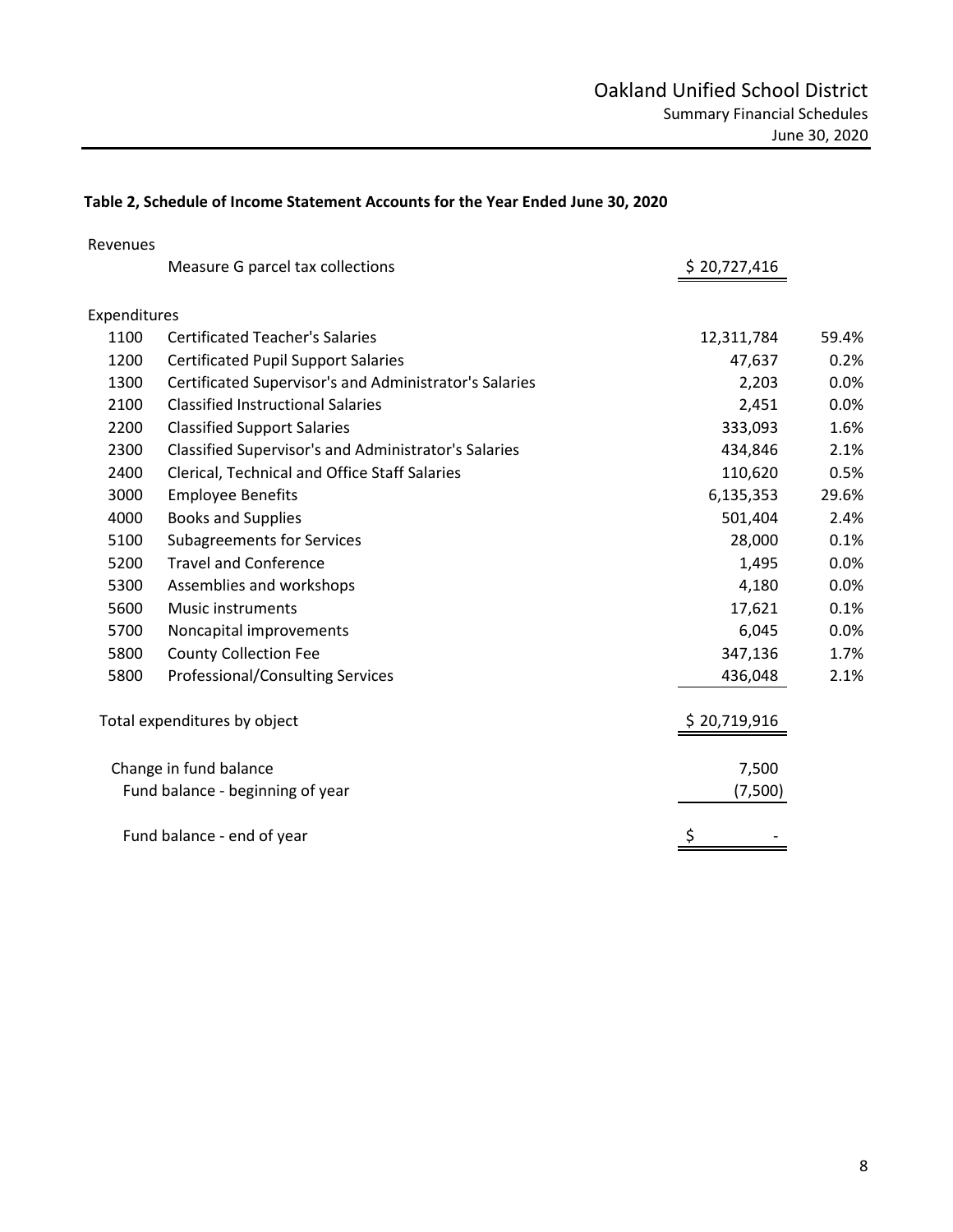Appendix III Documents Examined Measure G Parcel Tax June 30, 2020 Oakland Unified School District

 $\blacktriangleright$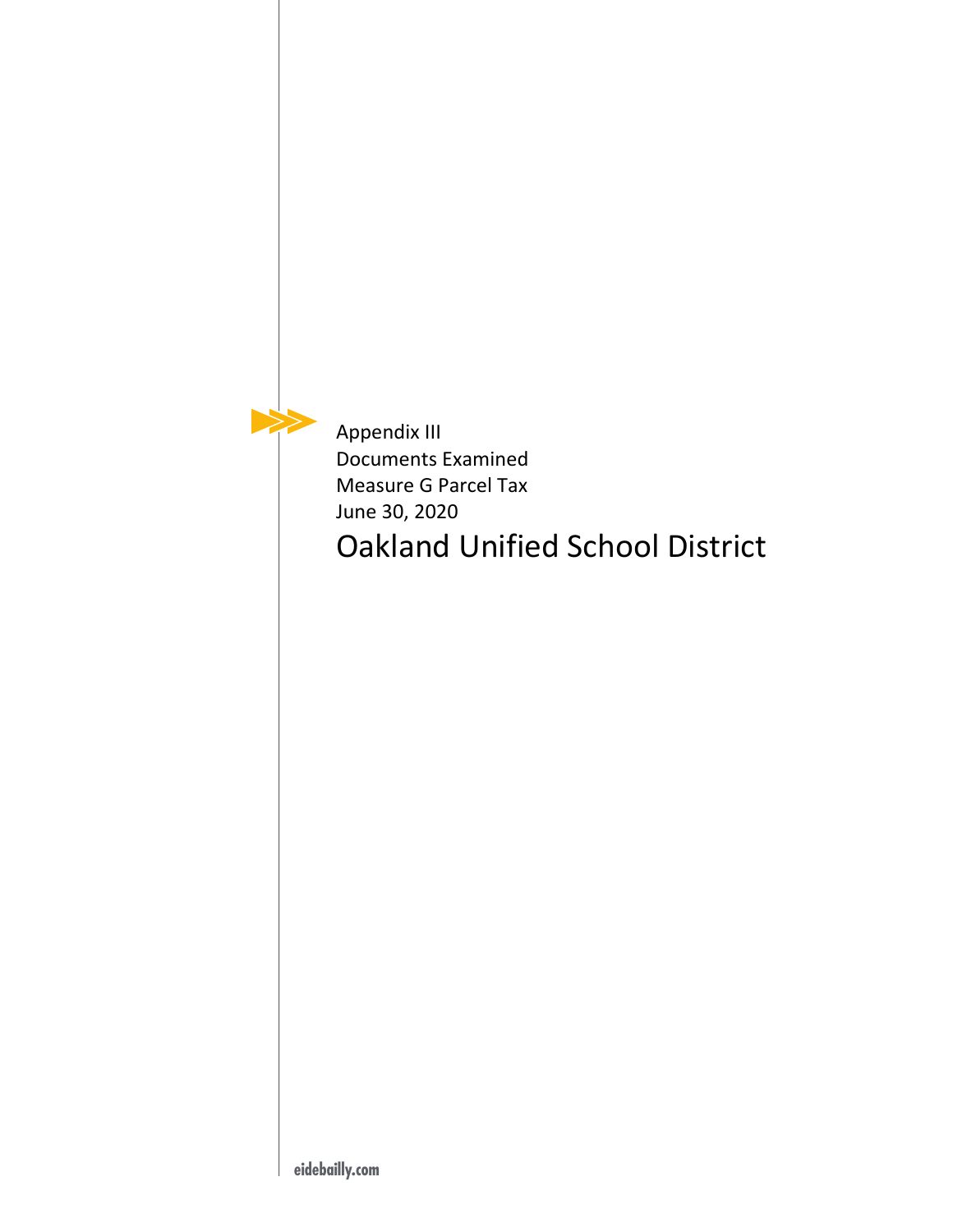| Vendor Name or Employee ID No. | <b>Transaction Description or Job Classification</b> | Amount               | Procedure 2  |
|--------------------------------|------------------------------------------------------|----------------------|--------------|
| 2017                           | <b>TCHRSTRENGIM</b>                                  | $\zeta$<br>85,687.35 | Not provided |
| 15869                          | SYSTEM ASSOC                                         | 99,119.16            | Not provided |
| 22206                          |                                                      | 130,665.48           | Not provided |
| 25051                          | <b>COORD BENMAN</b>                                  | 59,257.44            | Not provided |
| 25463                          | TCHR EDENRIC                                         | 32,467.00            | Not provided |
| 28539                          | <b>LIBRARY TECH</b>                                  | 14,847.51            | Not provided |
| 29781                          | CASE MGR24                                           | 74,698.32            | Not provided |
| 31586                          |                                                      | 118,514.88           | Not provided |
| 32010                          | LIBRARY TECH                                         | 43,861.60            | Not provided |
| 32123                          | LIBRARY TECH                                         | 9,715.65             | Not provided |
| 32381                          | <b>TCHRSTRENGIM</b>                                  | 50,991.00            | Not provided |
| 32412                          | <b>TCHRSTRENGIM</b>                                  | 64,748.70            | Not provided |
| 32515                          | <b>TCHRSTRENGIM</b>                                  | 12,949.75            | Not provided |
| Journal Entry                  | 11/27/19 Regular Payroll (Earnings) SITE 909         | 107,466.80           | Not provided |
|                                |                                                      |                      |              |
|                                | Sub-total                                            | 904,990.64           |              |
|                                |                                                      |                      |              |
| 1141                           | <b>TCHRSTRENGIM</b>                                  | 89,499.30            |              |
| 1211                           | <b>TCHRSTRENGIM</b>                                  | 87,579.90            |              |
| 1239                           | <b>TCHRSTRENGIM</b>                                  | 87,579.90            |              |
| 1402                           | <b>TCHRSTRENGIM</b>                                  | 18,794.85            |              |
| 1732                           | TCHRSTRENGIM                                         | 79,969.50            |              |
| 1932                           | <b>TCHR EDENRIC</b>                                  | 72,462.71            |              |
| 2052                           | <b>TCHRSTRENGIM</b>                                  | 89,499.30            |              |
| 3148                           | <b>TCHR BILING</b>                                   | 89,499.30            |              |
| 4514                           | <b>TCHRSTRENGIM</b>                                  | 87,579.90            |              |
| 5017                           | <b>TCHR EDENRIC</b>                                  | 57,887.30            |              |
| 5110                           | <b>TCHR BILING</b>                                   | 74,251.65            |              |
| 5424                           | <b>TCHRSTRENGIM</b>                                  | 81,980.80            |              |
| 5851                           | <b>TCHR 1112</b>                                     | 85,884.66            |              |
| 16693                          | <b>TCHR EDENRIC</b>                                  | 15,615.40            |              |
| 17277                          | <b>TCHRSTRENGIM</b>                                  | 81,875.45            |              |
| 19086                          | <b>TCHR EDENRIC</b>                                  | 39,797.50            |              |
| 22183                          | <b>TCHRSTRENGIM</b>                                  | 76,157.60            |              |
| 24189                          | TCHRSTRENGIM                                         | 59,030.85            |              |
| 25282                          | <b>TCHRSTRENGIM</b>                                  | 59,030.85            |              |
| 25407                          | <b>TCHRSTRENGIM</b>                                  | 59,983.85            |              |
| 25699                          | <b>TCHR EDENRIC</b>                                  | 35,611.80            |              |
| 27644                          | TCHR DEP HD                                          | 56,171.90            |              |